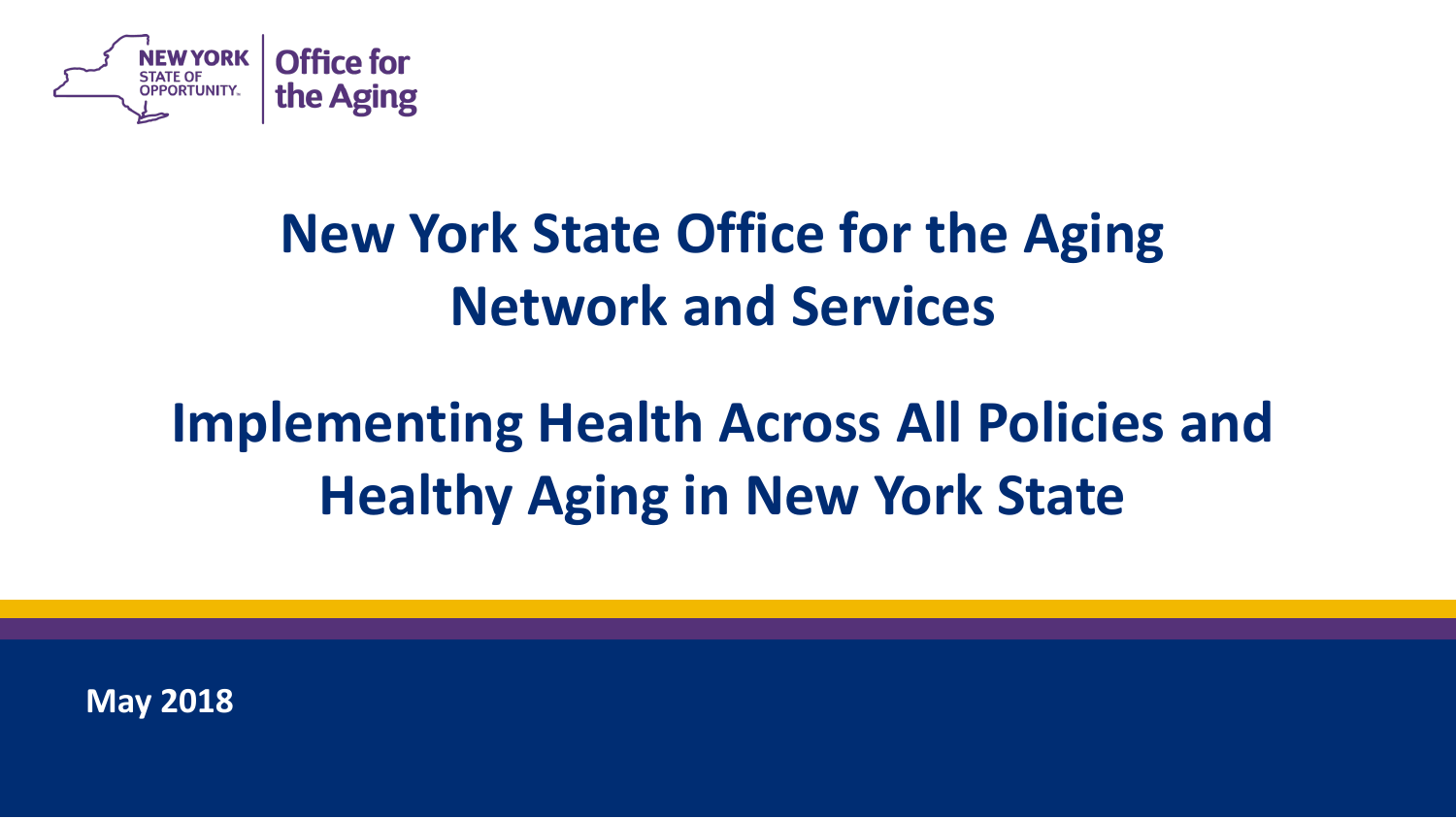## **NYSOFA Mission**

• To help older New Yorkers be as **independent as possible** for as long as possible through **advocacy, the development and delivery of person-centered,** consumer-oriented, and costeffective **policies, programs, and services** that support and empower older New Yorkers and their families, in partnership with the network of public and private organizations that serve them.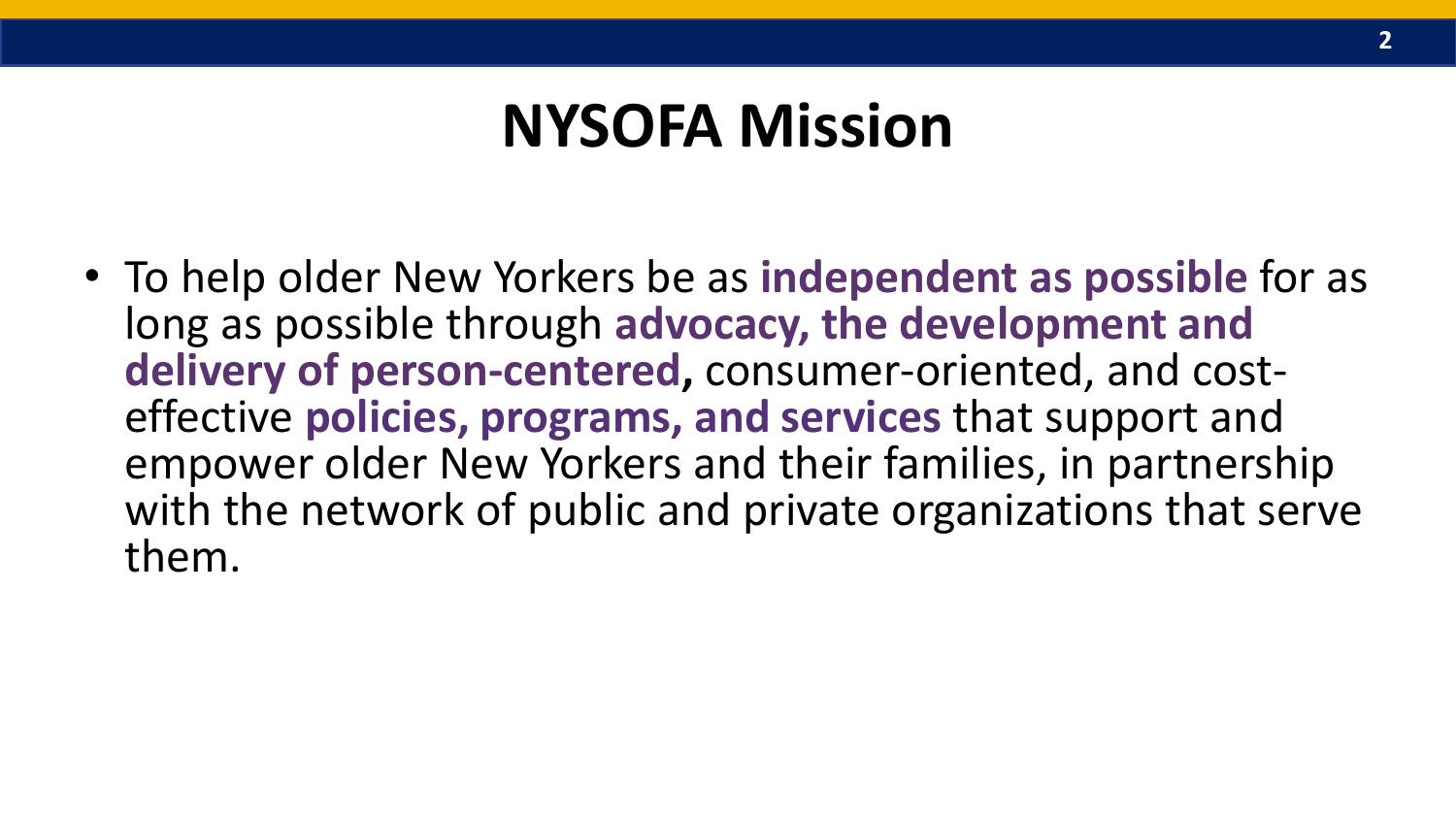# **New York Network of Aging Professionals**

### **Infrastructure**

- 59 AAAs
- 1,176 contractors
- 699 senior centers
- 721 congregate meal sites
- 284 central kitchens
- 1,902 HDM routes
- 26 EBIs implemented through AAAs, serving 6,689
- 1,191 HIICAP and LTCOP volunteers
- 384 HIICAP counseling sites

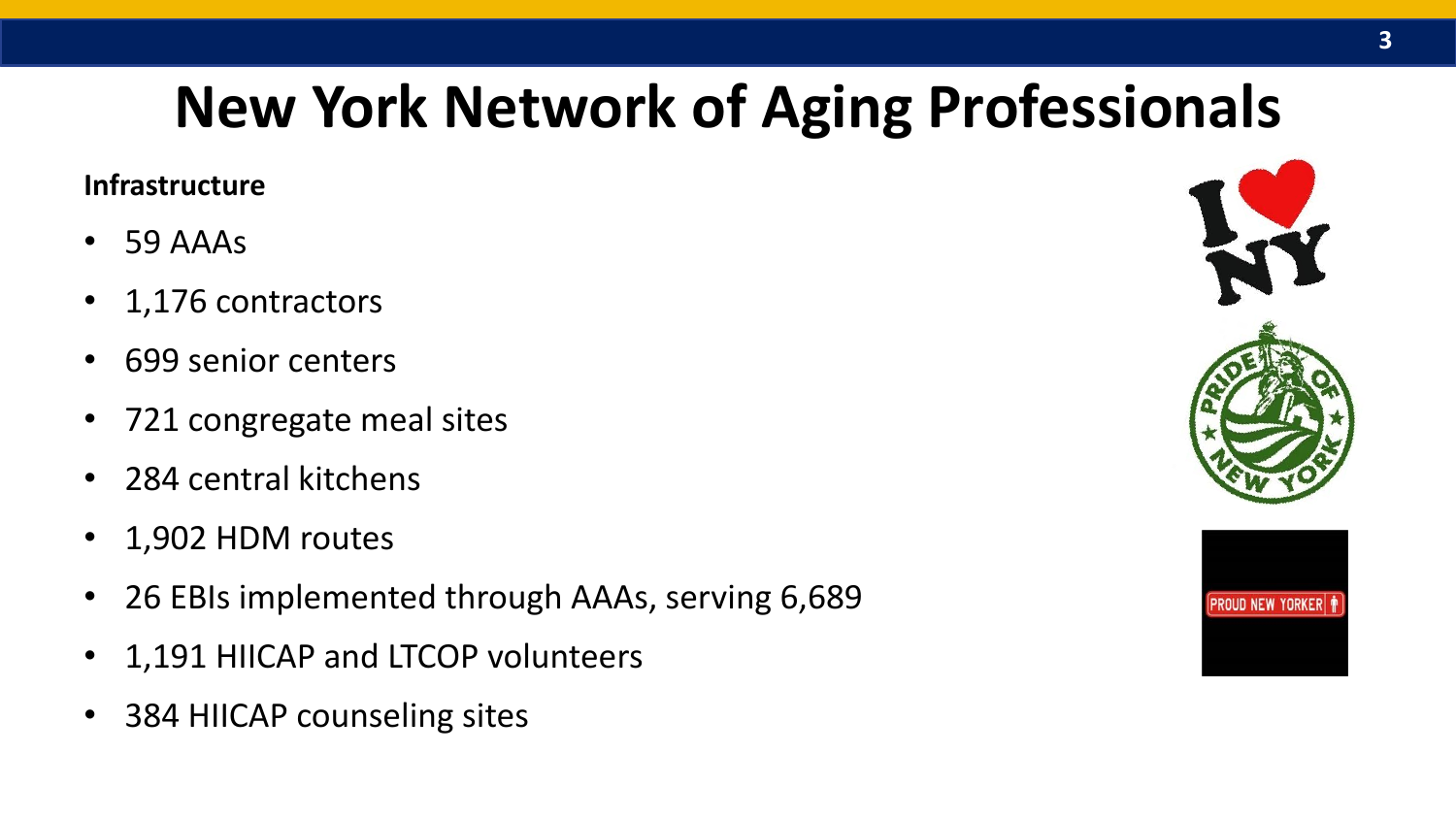# **New York Network of Aging Professionals**

### Almost 700,000 served annually – \$469,359,523 invested

- 62,000 older New Yorkers are receiving registered dietician (RD) certified home delivered meals.
- 175,000 older New Yorkers are receiving RD certified meals in a congregate setting.
- 68,000 older New Yorkers have case managers to help them maintain their independence and navigate various health and social service systems.
- 14,000 older New Yorkers are receiving personal care services in their homes.
- 200,000 older adults are receiving transportation services to medical appointments, pharmacies and other community outlets.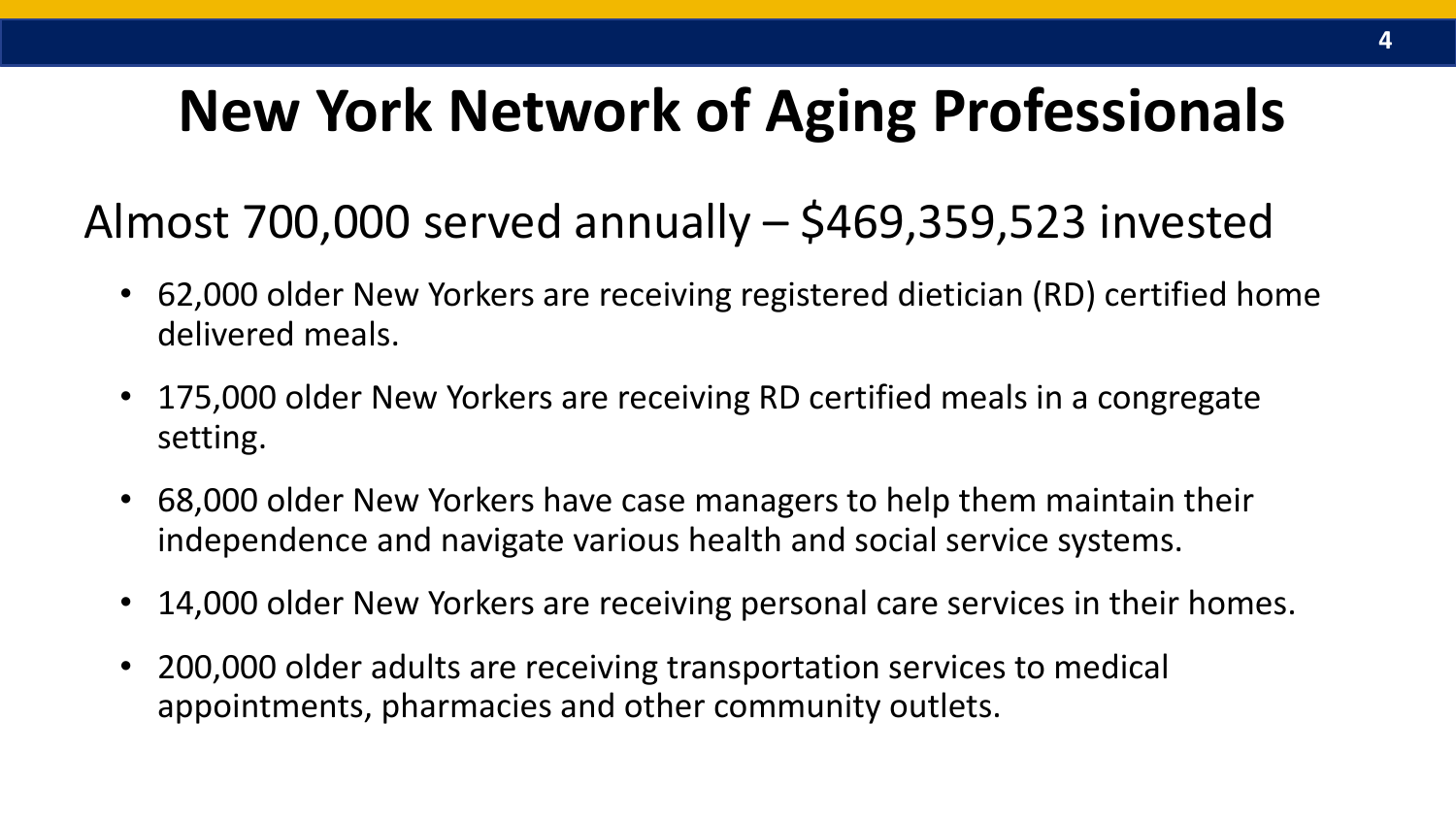# **New York Network of Aging Professionals**

Almost 700,000 served annually – \$469,359,523 invested

- 25,000 receiving legal assistance.
- 156,000 receiving nutrition counseling and education.
- 380,000 receiving information and assistance.
- 140,000 receiving health promotion.
- 248,000 individuals received Medicare plan and prescription counseling and assistance.
- 23,000 older New Yorkers are receiving support services and respite so they can continue to care for frail loved one.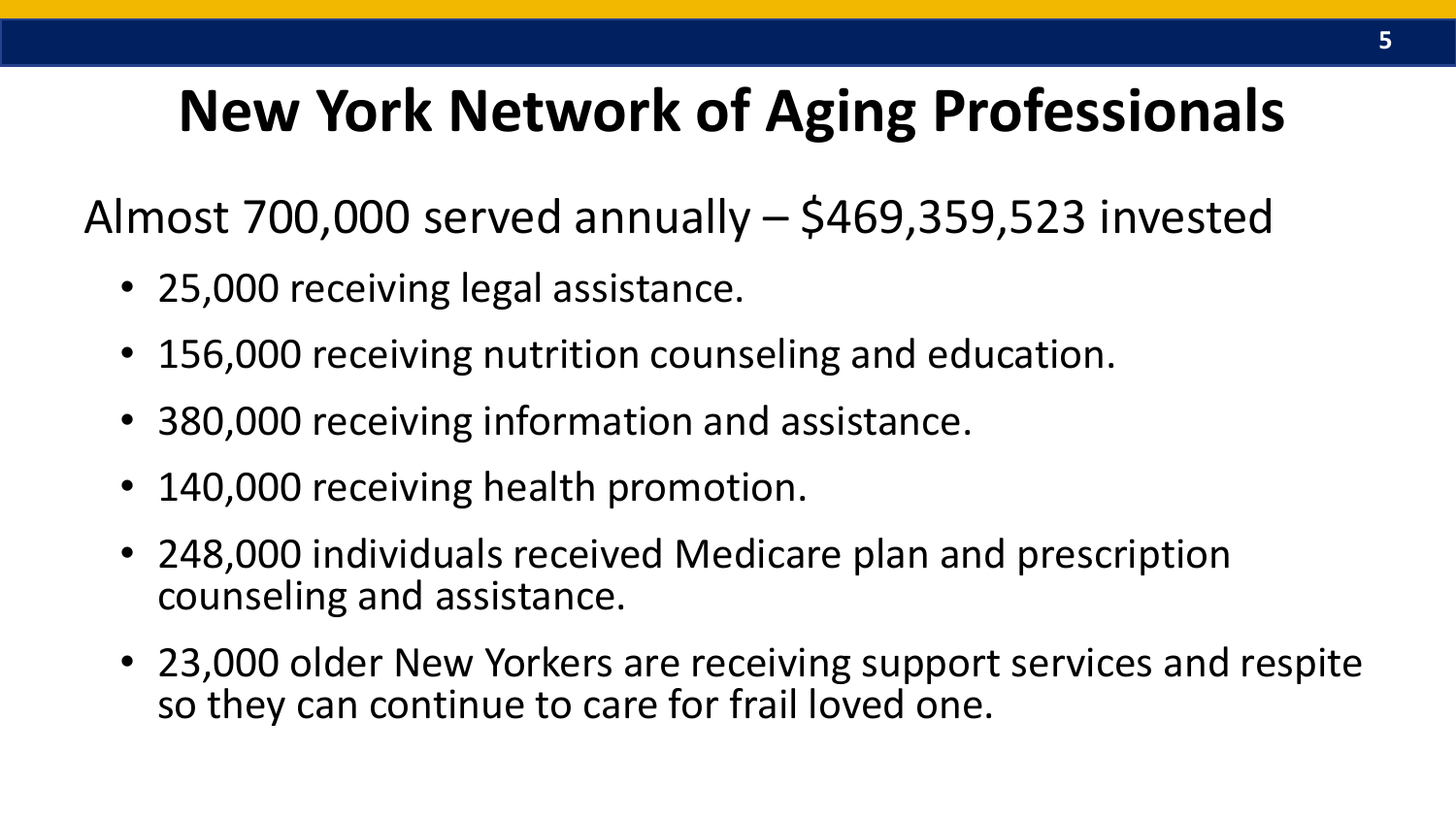## **Home and Community Based Services Provided by the Network of Aging Professionals**

- Home delivered meals (HDM)
- Congregate meals
- Nutrition counseling & education
- Senior center programming
- Health promotion and wellness
- Evidence Based Interventions: CDSMEs, fall prevention, etc.
- Volunteer opportunities
- Respite
- Legal services
- Home modifications, repairs
- NY Connects (ADRC) LTSS I&A/R, options counseling, benefits and application assistance
- Health Insurance Information , Counseling and Assistance (HIICAP)
- Personal Care Level I and II (non-Medicaid)
- Case management
- Ancillary services such as PERS and assistive devices
- Social adult day services
- Transportation to needed medical appointments, community services and activities
- Employment Title V
- Long Term Care Ombudsman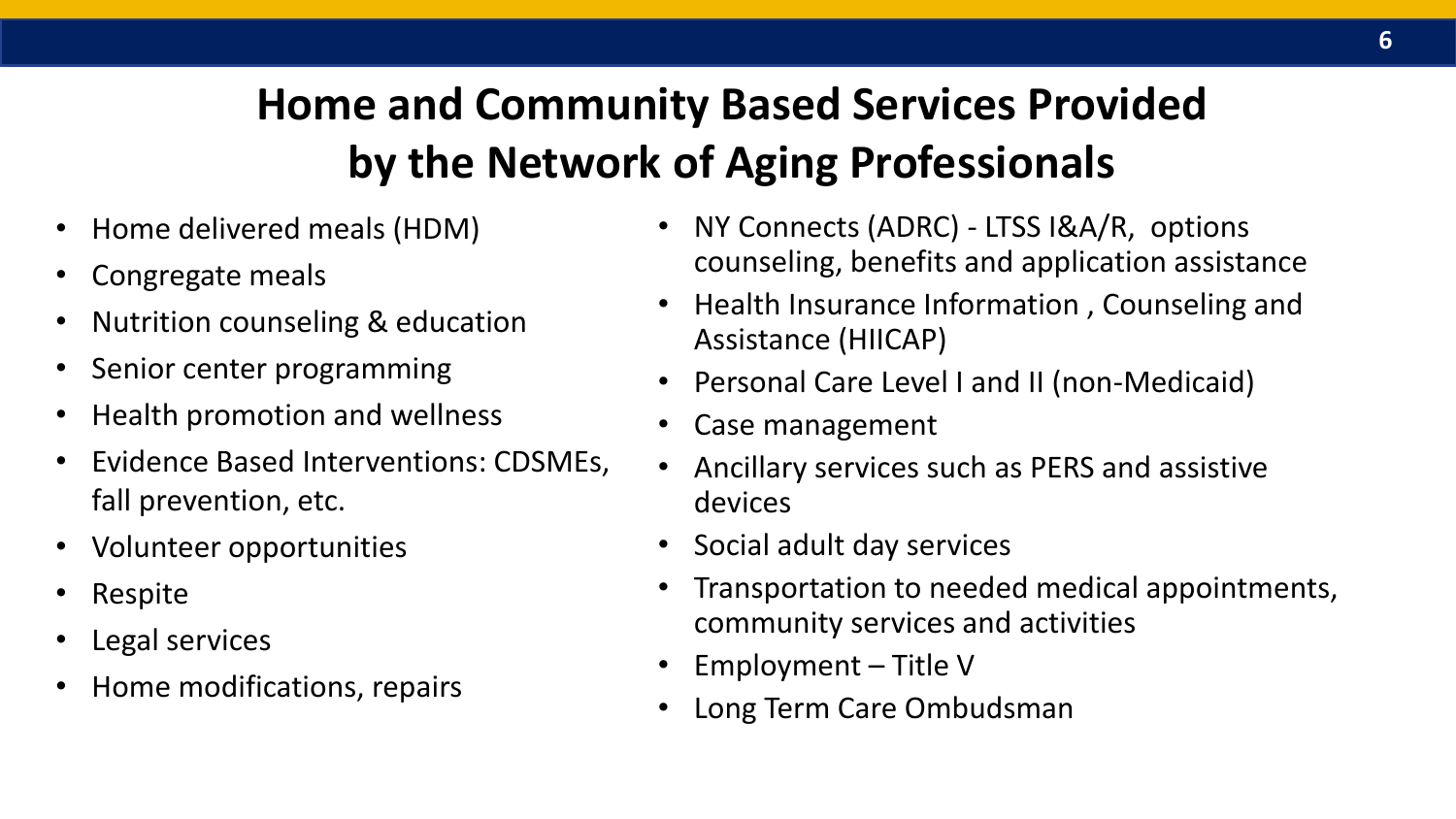

## **Implementing Health Across All Policies and Healthy Aging in New York State**

**October 2017**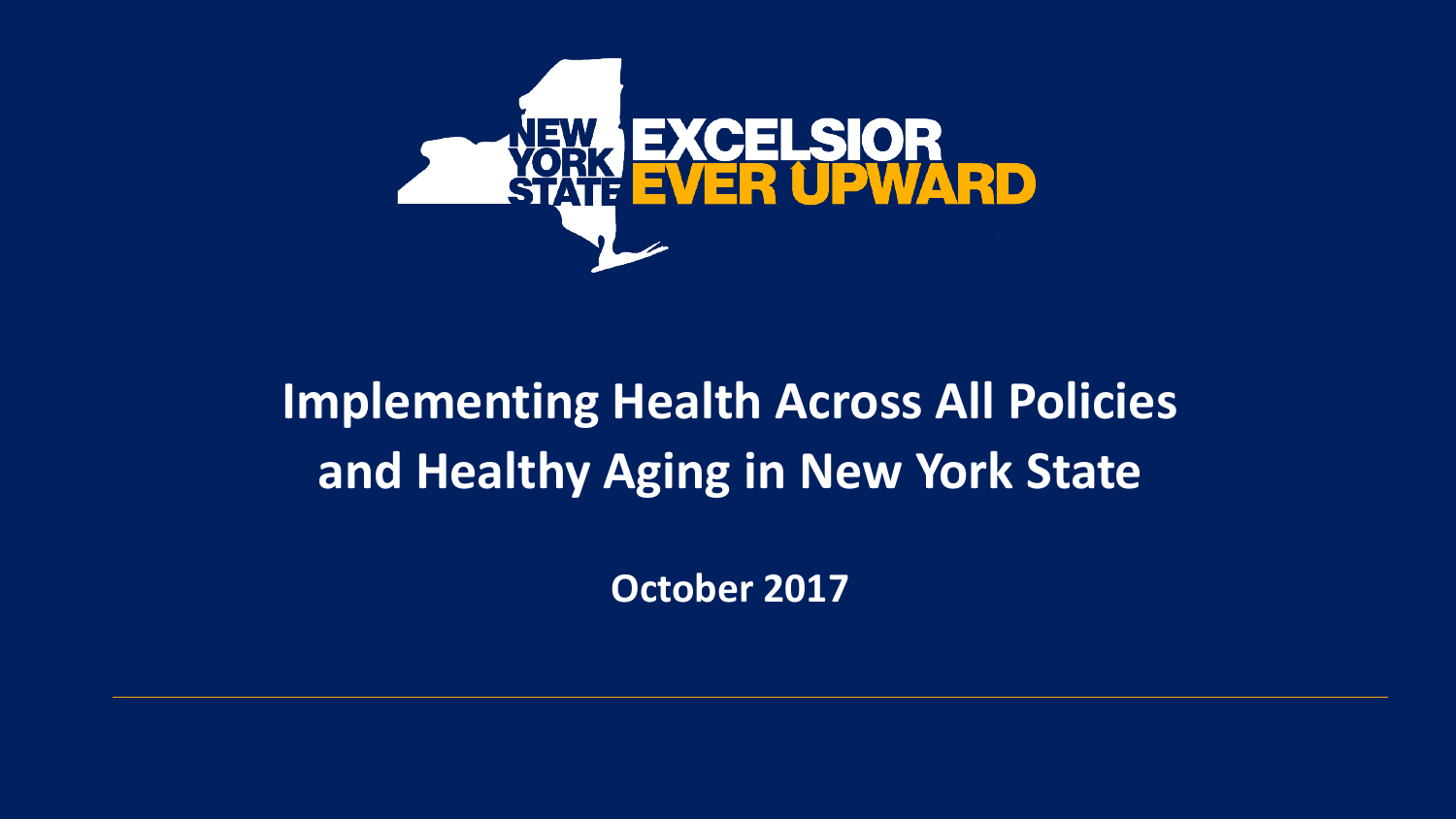## **The Governor's Vision**

- Advance a Health Across All Policies approach to incorporate health considerations into policies, programs and initiatives led by non-health agencies.
- Consider how all of our policies, programs and initiatives support us to achieve the Governor's goal of becoming an age friendly state.
- Long term goal is to embed Health in all Policies and Healthy Aging into all aspects of our government work.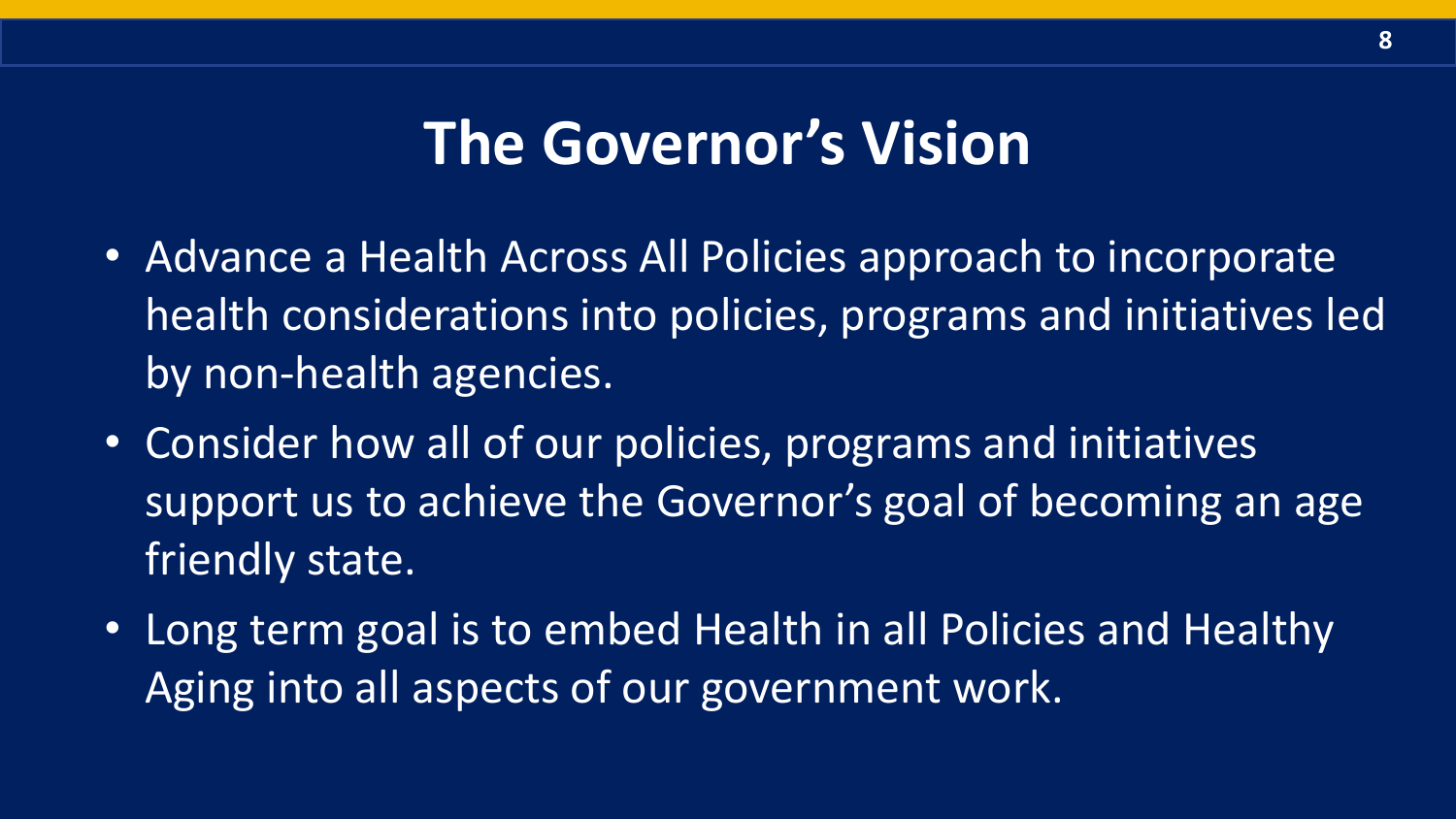### **Prevention Agenda 2013-2018**

### **This initiative builds on the NYS Prevention Agenda, a catalyst for action and a blueprint for improving health outcomes**

- The Prevention Agenda is NYS's public health improvement plan for improving health and reducing health disparities across the state through an increased emphasis on prevention
- Since 2014, the Prevention Agenda has made substantial progress across 96 measures of public health and prevention – meeting and exceeding goals ahead of schedule in several areas.
- To achieve our most challenging health goals, we need a broader approach.

https://www.health.ny.gov/prevention/prevention\_agenda/2013-2017/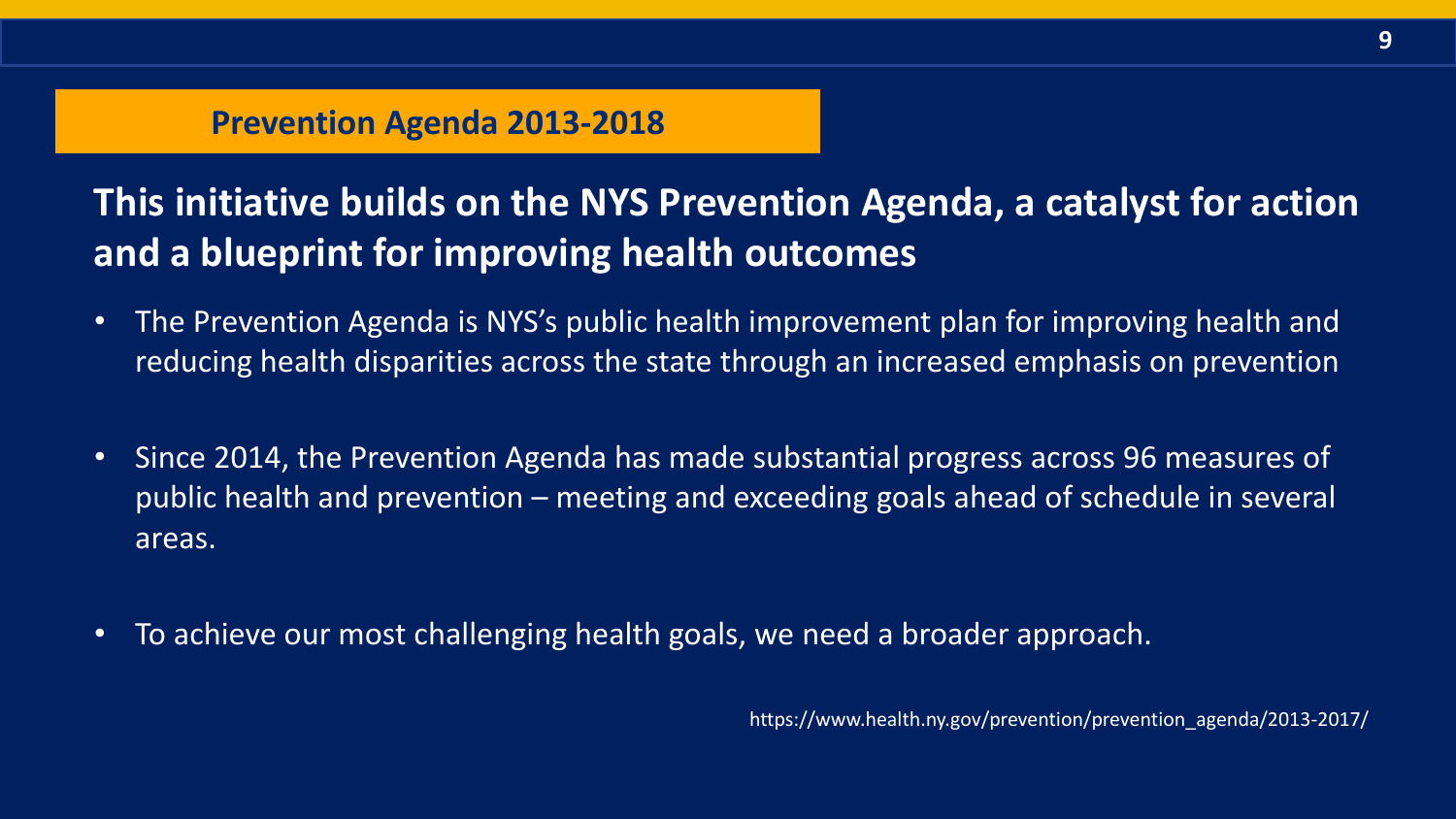## **What Determines Health?**



*SOURCE: Schroeder, SA. (2007). We Can Do Better – Improving the Health of the American People. NEJM. 357:1221-8*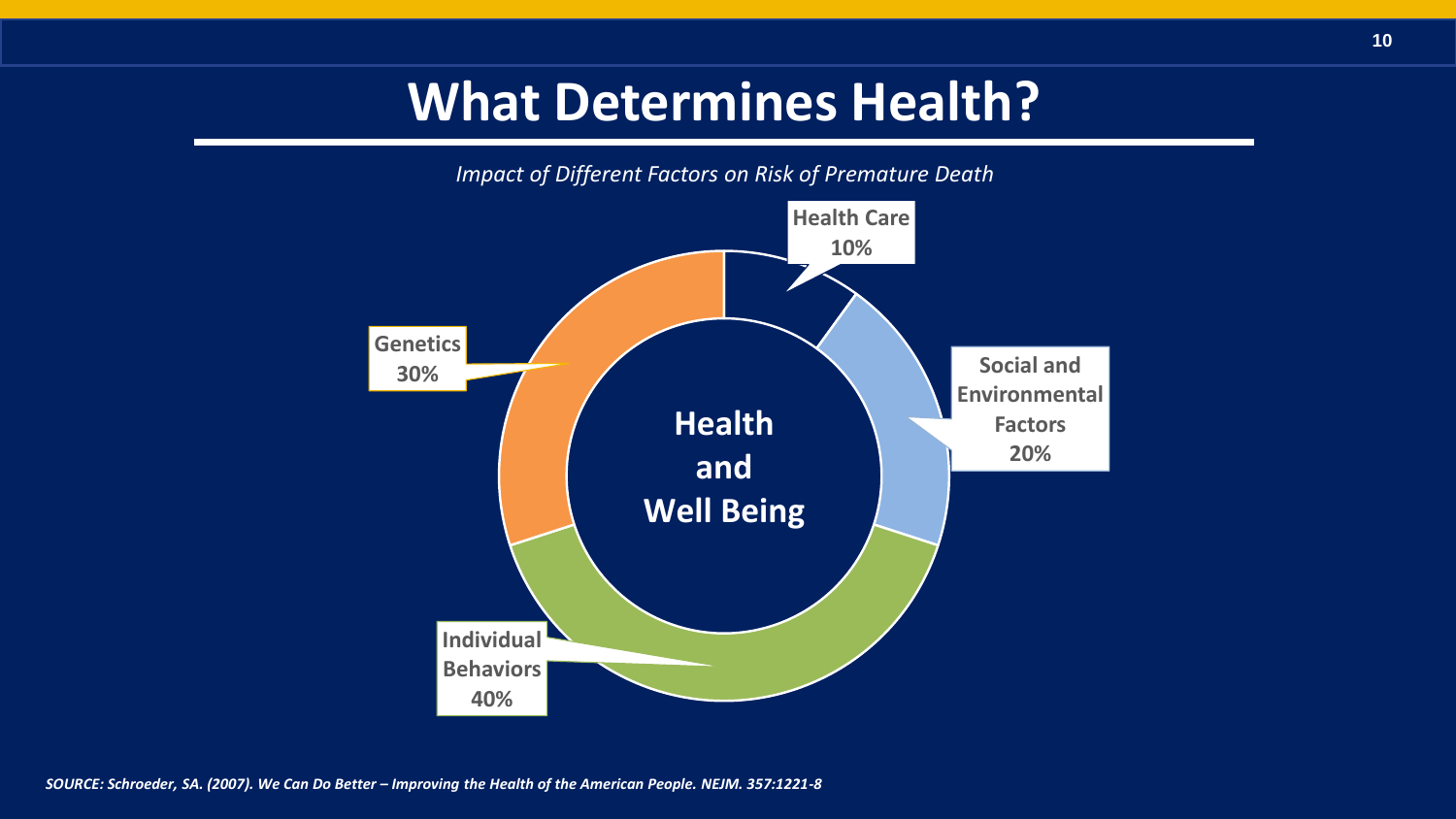## **Health Across All Policies**

#### **Economic Development**

• **Improve access and availability of healthy foods, opportunities for physical activity, and improved built environment (e.g., smart growth, mixed use, "green")**

#### **Healthy Eating**

- **Adopt healthy food procurement policies in hospitals and other institutions**
- **Adopt healthy food and beverage procurement policies in all State agencies**, including healthy vending machine policies
- **Increase options and incentives for using government-sponsored programs** such as federally funded Health Bucks and Child and Adult Care Food Program **to purchase healthy foods**

#### **Active Living**

- **Promote Complete Streets**  policies, plans and practices and monitor implementation
- **Promote shared space**  agreements and joint use agreements **to increase areas designated for public recreation, particularly in low-income communities**

#### **Built Environment**

- **Improve home environment:**
	- Incorporate 'Healthy Homes' education and inspections into other nonhealth opportunity points, e.g., building inspections, NYSERDA weatherization programs.
	- Offer incentives for compliance with and enforcement of existing housing and building code in high-risk housing.
- **Optimize indoor air quality**  by developing and promoting codes to promote indoor environment
- **Target fall risk in public housing** by reducing slip and fall hazards in common areas of residences and public buildings

#### **Injuries, Violence and Occupational Health**

- **Reduce violence by targeting prevention programs**  particularly to highest-risk populations
- **Increase school based and community programs** in violence prevention and conflict resolution such as SOS, Cure Violence or CEASEFIRE or Summer Night Lights.

### *Focus on Healthy Aging and Creating Age Friendly Communities*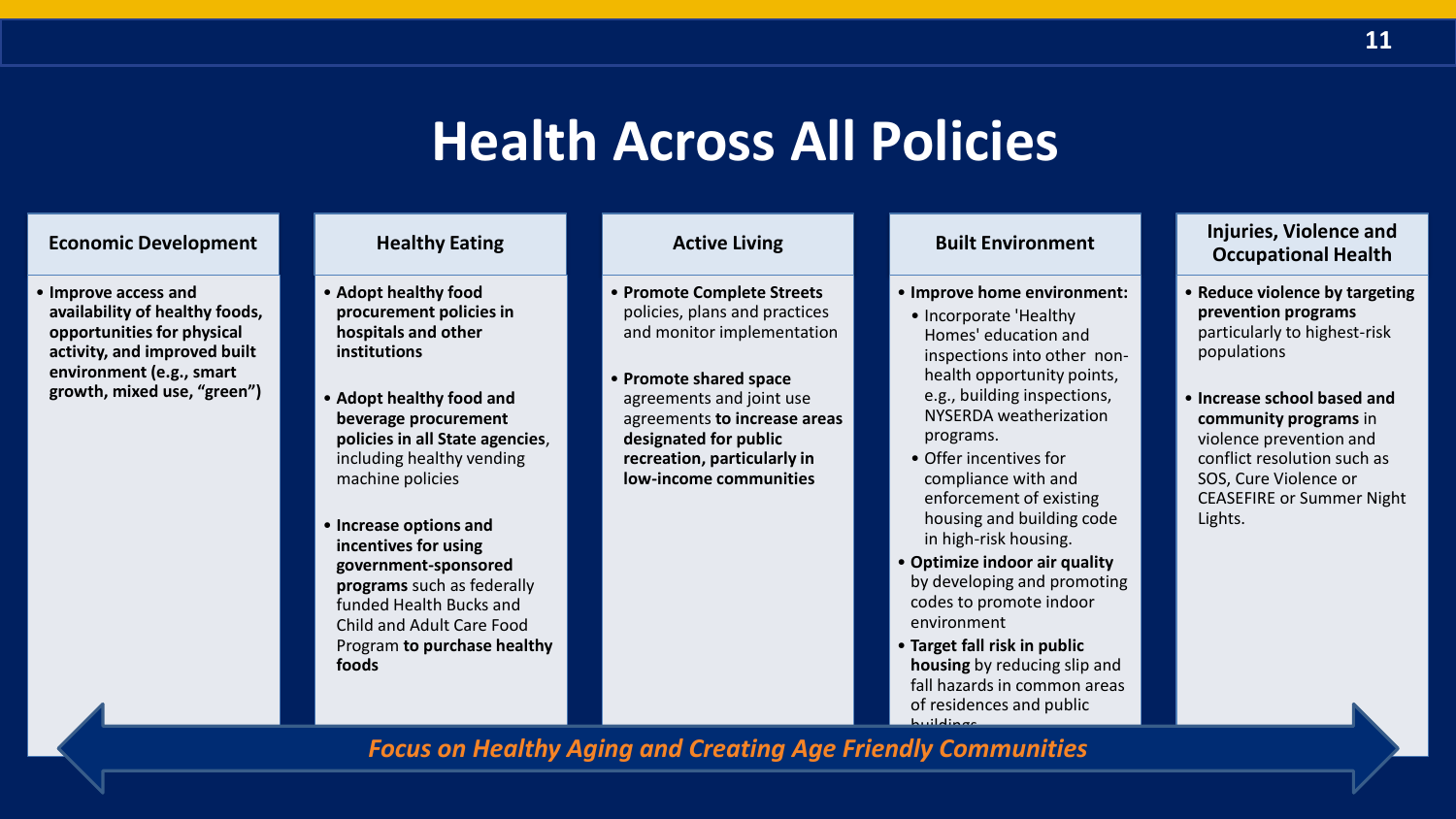**Initial Focus: support NY to become the first Age Friendly state for people of all ages**

- Age friendly communities are healthy communities, making healthy lifestyle choices easy and accessible for all community members.
- Age friendly communities address 8 domains of livability defined by the WHO and AARP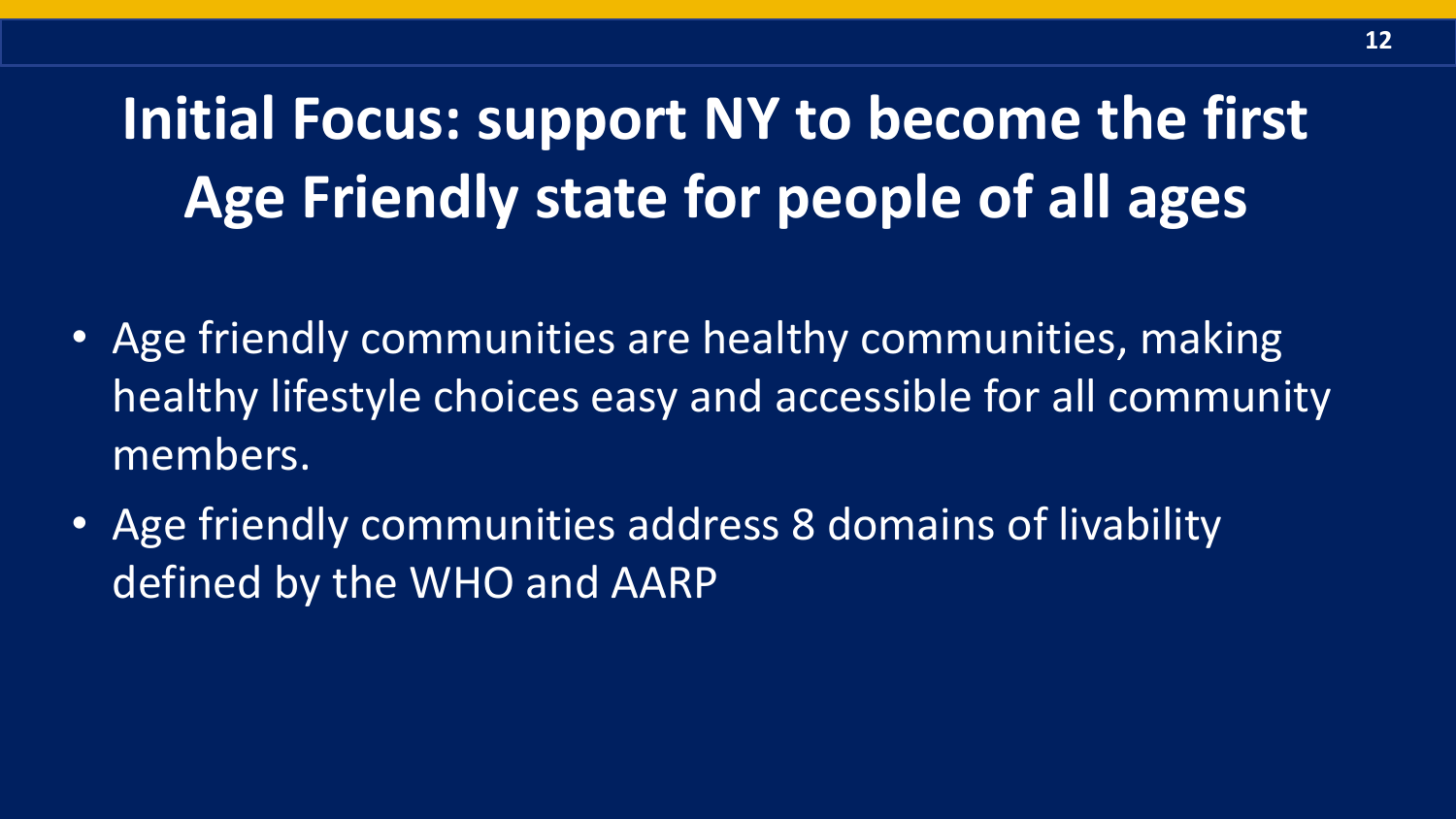# **Aging in NYS**

• New York's total population is over 19 million individuals, and the State **ranks fourth** in the nation in the number of adults age 60 and over  $-3.7$  million.

• In 2015, 12 counties in the state had more than 25% of their population over 60 years of age; by 2025, 33 counties are projected to have more than 25% of their population over 60.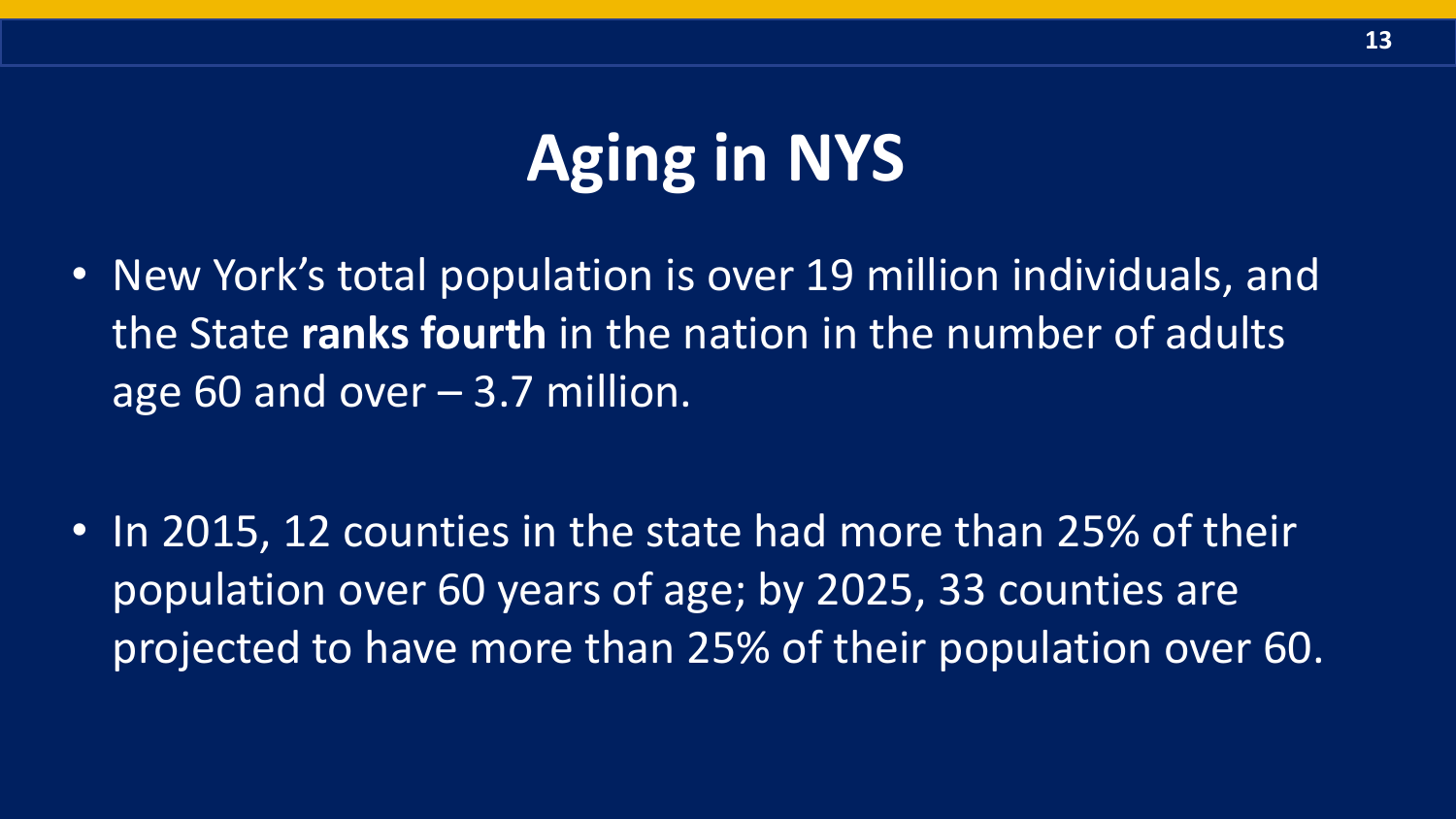### **Social, Economic & Intellectual Capital of Older Population**

• **700,000 individuals age 60+** contribute **119 million hours** of service at economic value of **\$3.35 billion**

- **64% of individuals** age 60+ who own their own homes = **no mortgage**
- **4.1 million caregivers** at any time in a year economic value if paid for at market rate is **\$32 billion, average age is 64**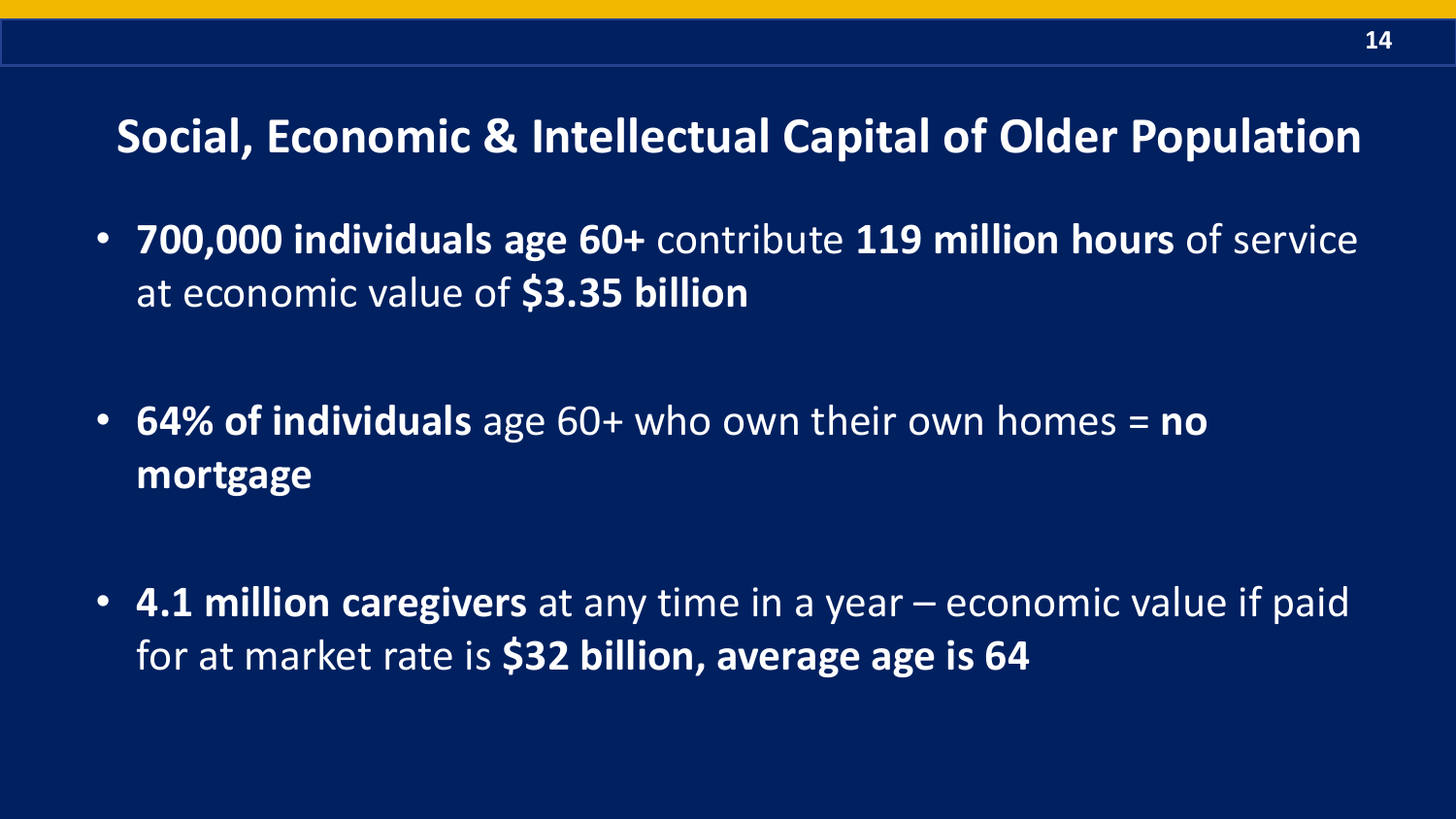## New York State Trends Demographics

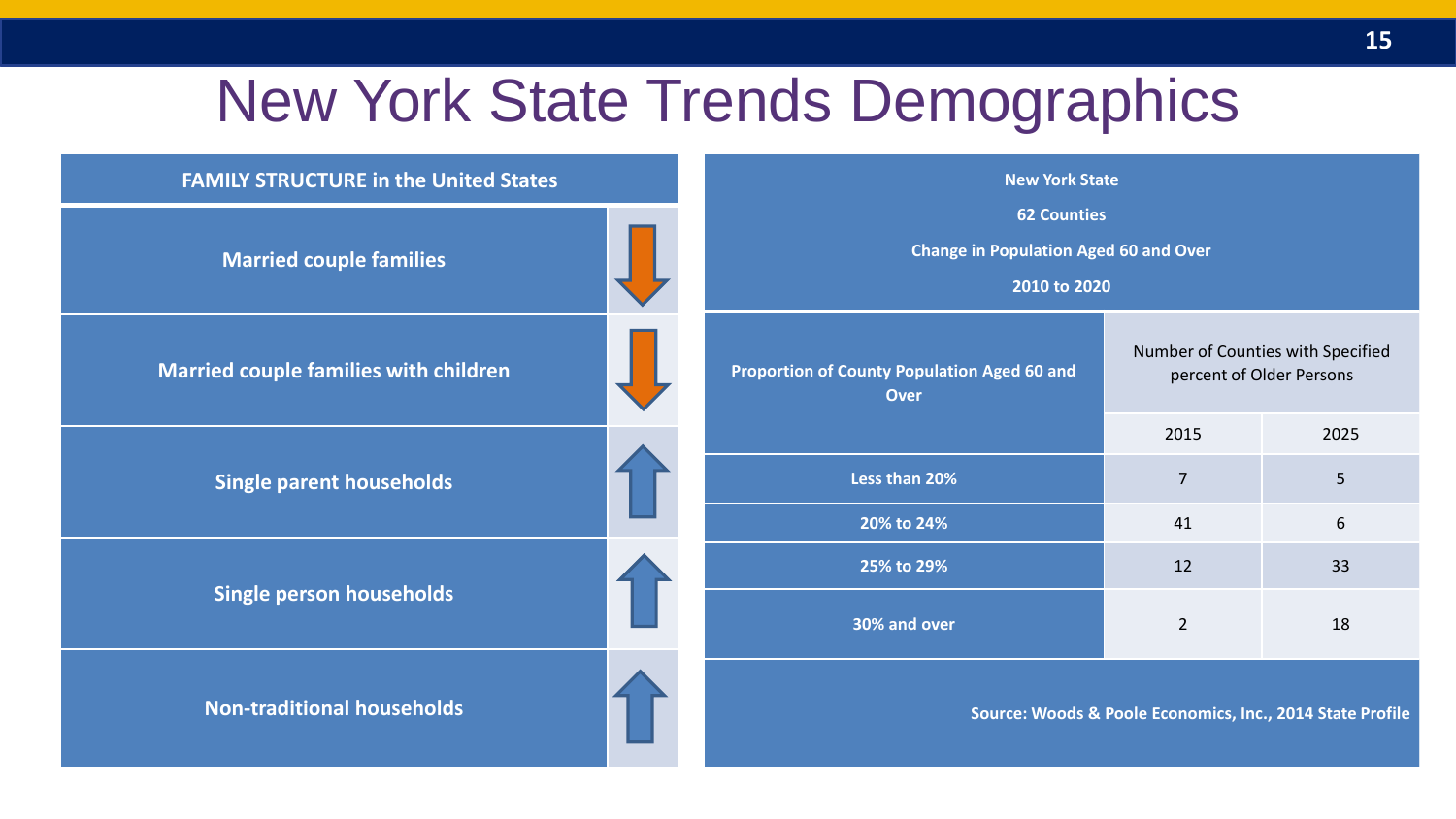### **Aggregate Personal Household Income by Age - NYS**

| Ages                 | <b>Aggregate Personal HH Income</b> | % of Total |  |
|----------------------|-------------------------------------|------------|--|
|                      |                                     |            |  |
| Less than 24         | \$8,934.627.400                     | 1.48%      |  |
| $125 \text{ to } 44$ | \$216,111,979,400                   | 35.76%     |  |
| 45 to 64             | \$282,022,363,700                   | 46.67%     |  |
| 65 and over          | \$97,278,275,500                    | 16.10%     |  |
| TOTAL                | \$604,347,246,000                   |            |  |

- In addition, according to the AARP, persons over the age of 50
	- control 70% of the country's wealth,
	- make up 51% of consumer spending, over \$7 trillion.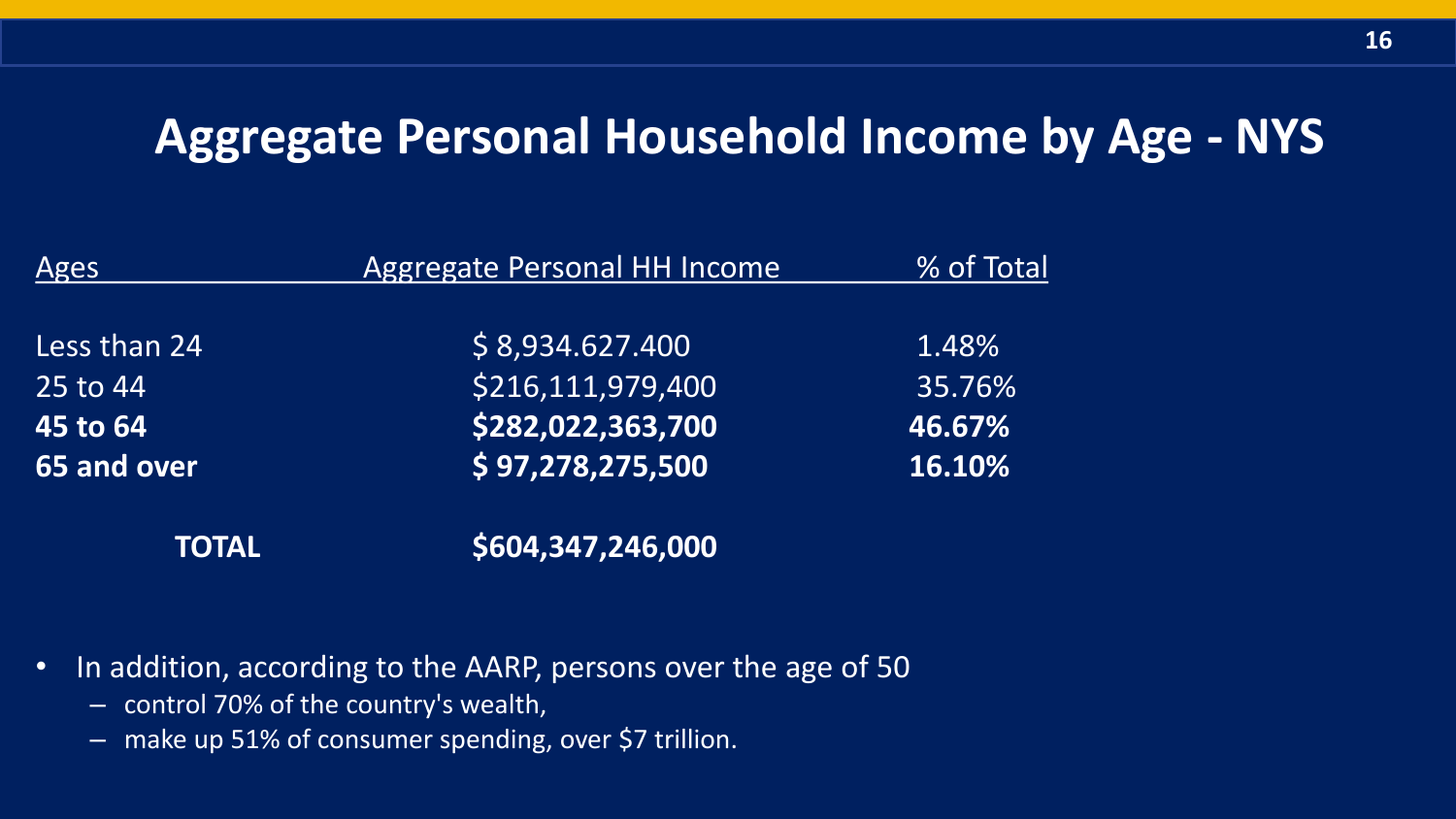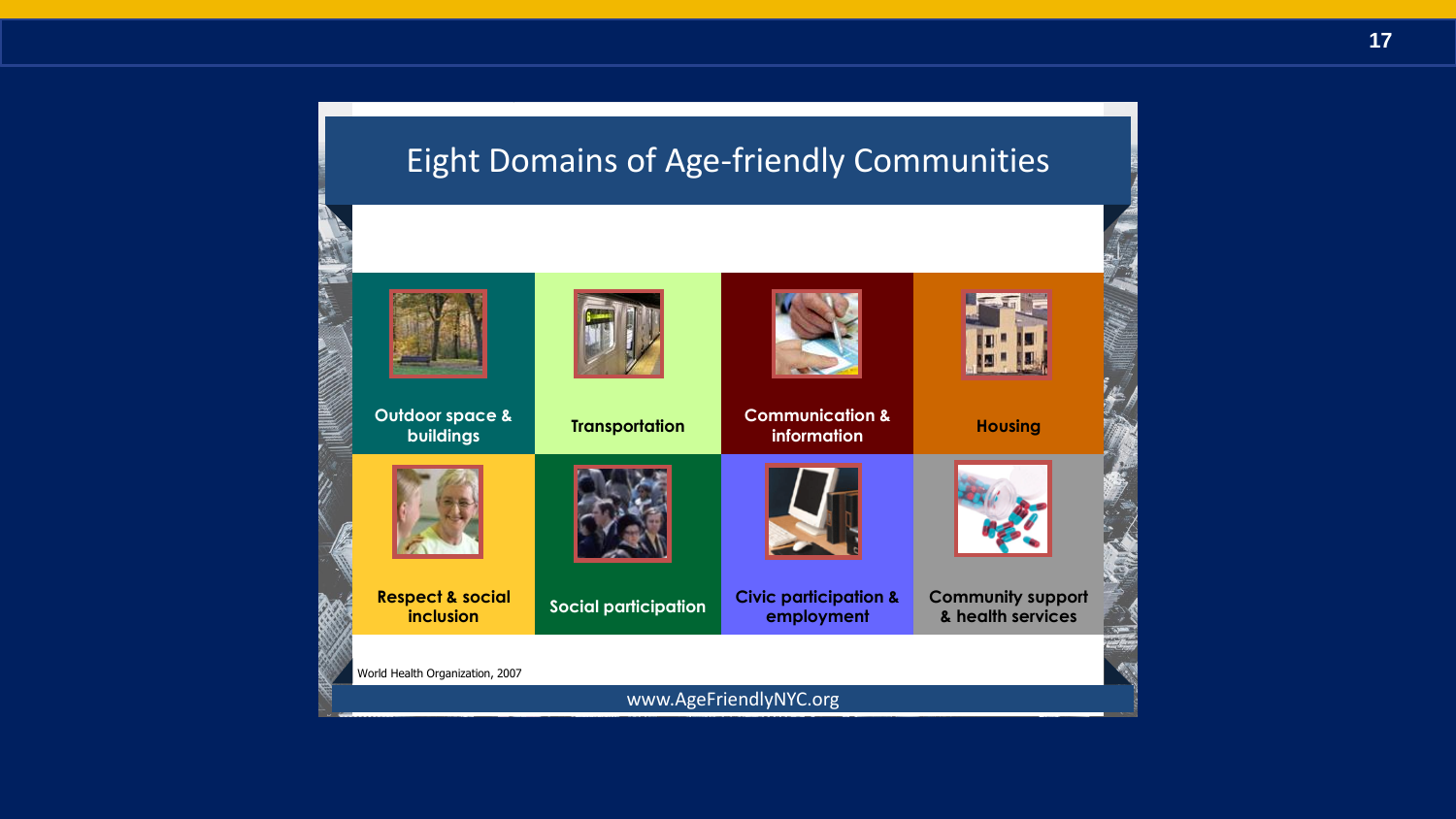Selected Demographic Characteristics

|                                                        | 2018       | 2020       | 2025       | 2030       | 2035       | 2040       | 2045       | 2050       |
|--------------------------------------------------------|------------|------------|------------|------------|------------|------------|------------|------------|
| <b>Total Population</b>                                | 19,891,195 | 20,052,387 | 20,454,077 | 20,834,366 | 21,139,047 | 21,355,430 | 21,502,880 | 21,605,744 |
| <b>Older Adult Population:</b>                         |            |            |            |            |            |            |            |            |
| Ages 65 and over                                       | 3,162,487  | 3,311,259  | 3,707,669  | 4,040,099  | 4,202,102  | 4,214,931  | 4,207,591  | 4,255,668  |
| Percent of total population                            | 15.90%     | 16.51%     | 18.13%     | 19.39%     | 19.88%     | 19.74%     | 19.57%     | 19.70%     |
| Percent change over five-year periods                  | n.a.       | n.a.       | 11.97%     | 8.97%      | 4.01%      | 0.31%      | $-0.17%$   | 1.14%      |
| Ages 85 and over                                       | 443,527    | 449,141    | 482,871    | 565,246    | 706,121    | 833,920    | 946,357    | 999,779    |
| Percent of total population                            | 2.23%      | 2.24%      | 2.36%      | 2.71%      | 3.34%      | 3.90%      | 4.40%      | 4.63%      |
| Percent change over five-year periods                  | n.a.       | n.a.       | 7.51%      | 17.06%     | 24.92%     | 18.10%     | 13.48%     | 5.65%      |
| <b>Median Age of Population</b>                        | 38.53      | 38.62      | 39.01      | 39.77      | 40.43      | 40.73      | 40.71      | 40.61      |
| <b>Dependancy Ratio:</b>                               |            |            |            |            |            |            |            |            |
| ("ages 18 to 64" TO "ages 65 and over")<br>Older Adult | 3.96       | 3.78       | 3.34       | 3.05       | 2.95       | 3.00       | 3.05       | 3.04       |
| ("ages 18 to 64" TO "ages 85 and over")<br>Old Age     | 28.25      | 27.83      | 25.65      | 21.80      | 17.55      | 15.15      | 13.57      | 12.94      |

#### **Source:**

Woods and Poole Economics, Inc., 2018 State Profile

#### **Prepard by**

Steve Sconfienza, Ph.D. Chief Research Scientist, New York State Office for the Aging 518-474-7964, Steve.Sconfienza@Aging.NY.gov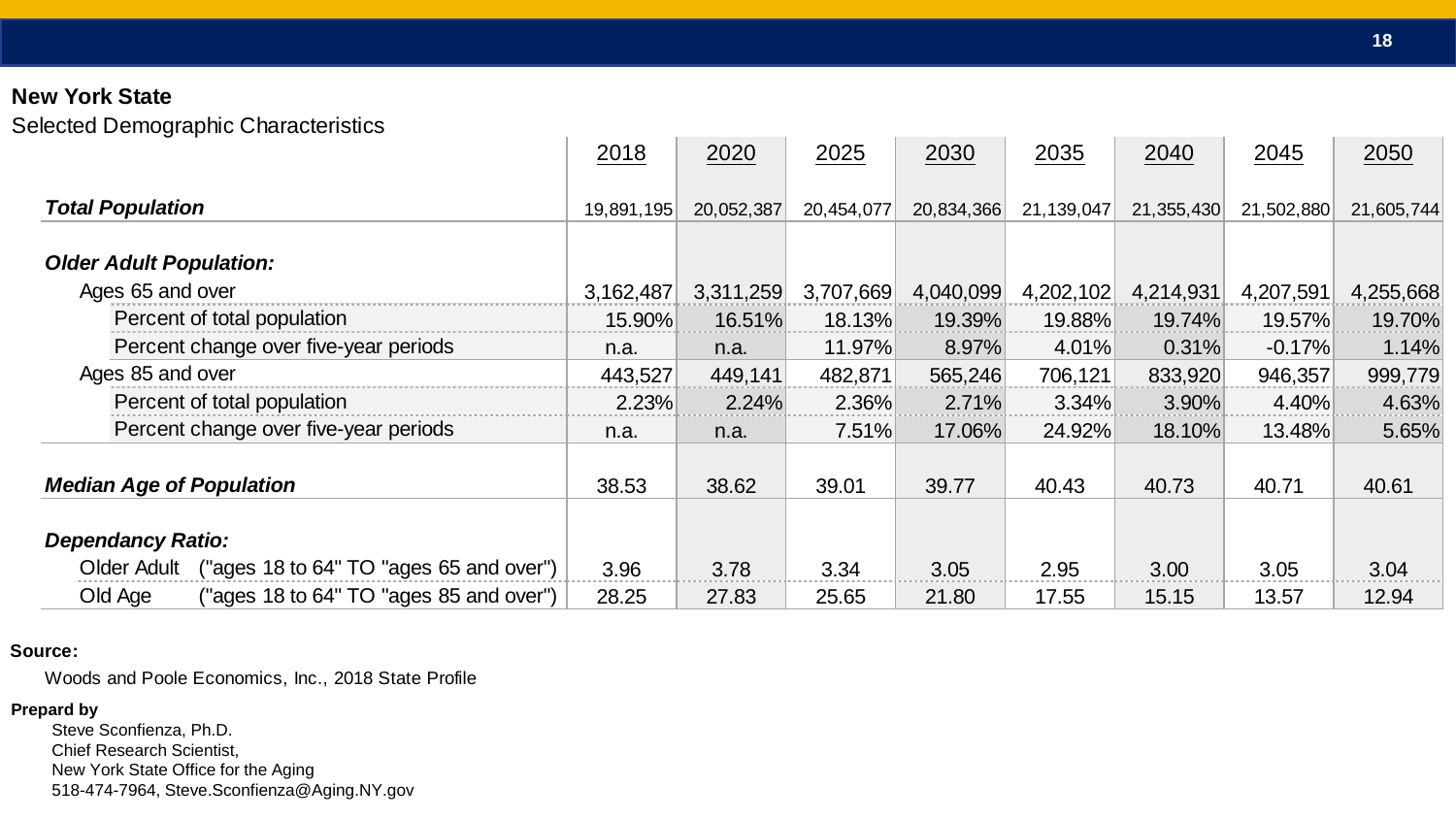### Selected Demographic Characteristics

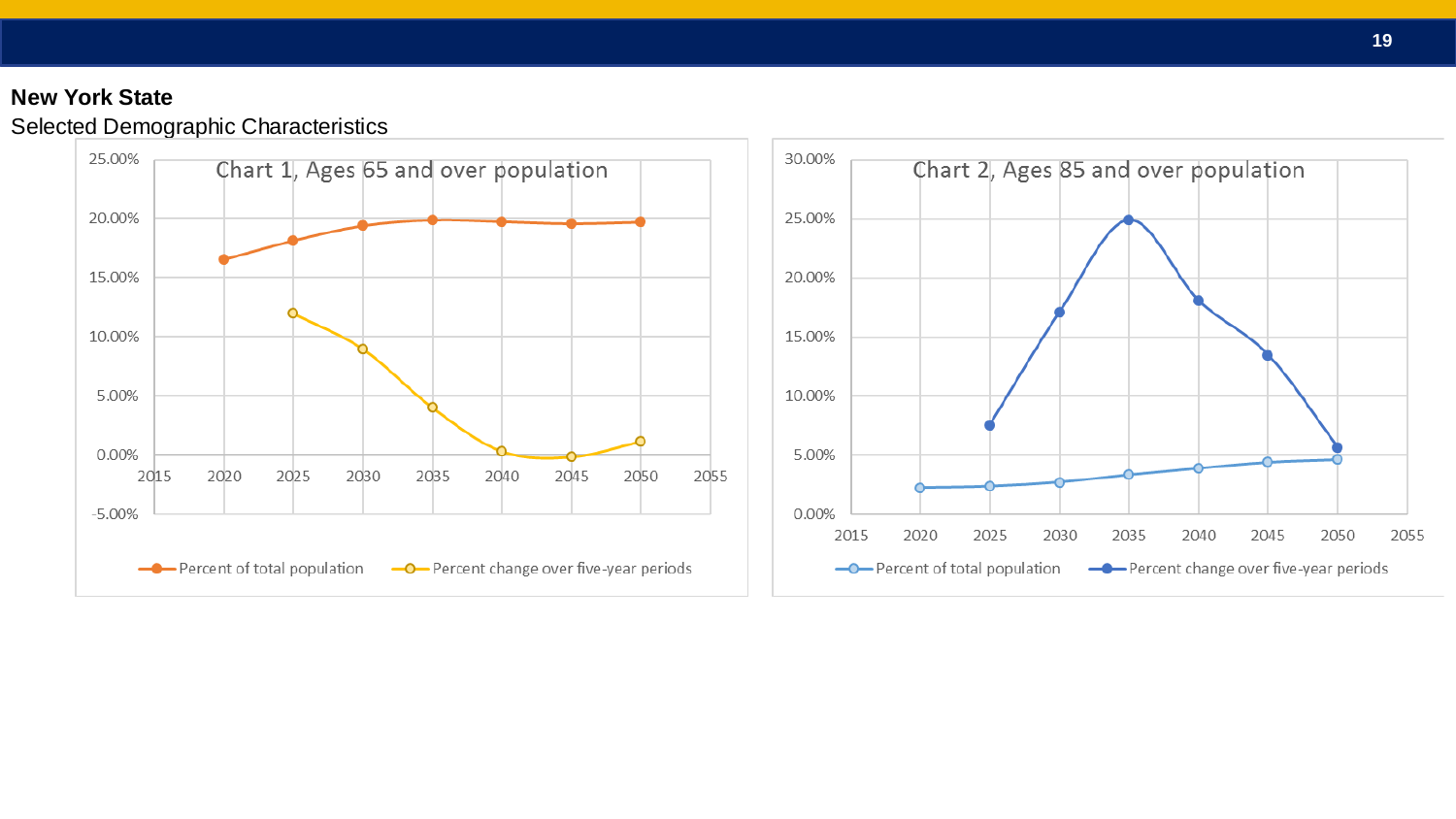### Selected Demographic Characteristics

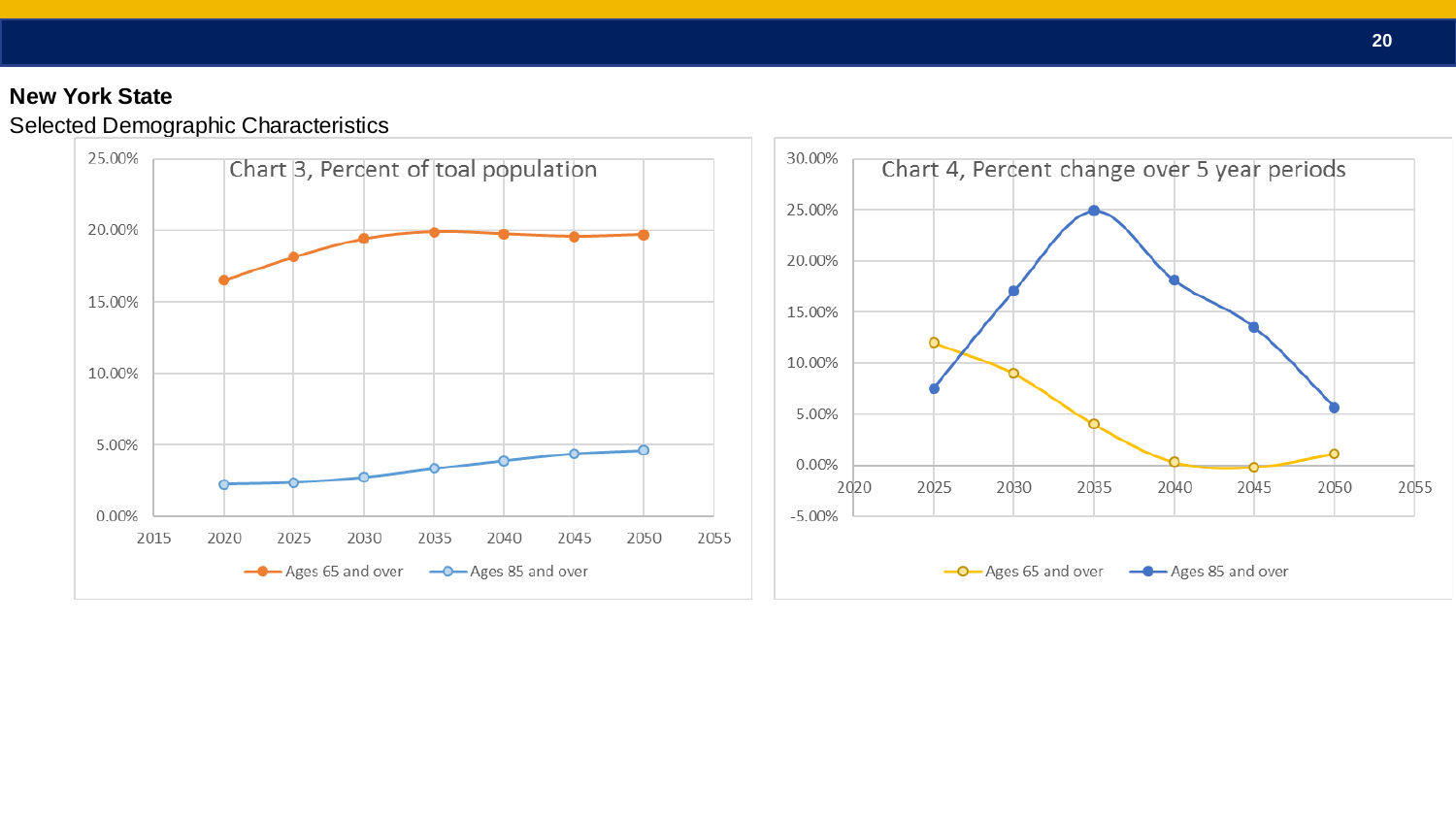### Selected Demographic Characteristics

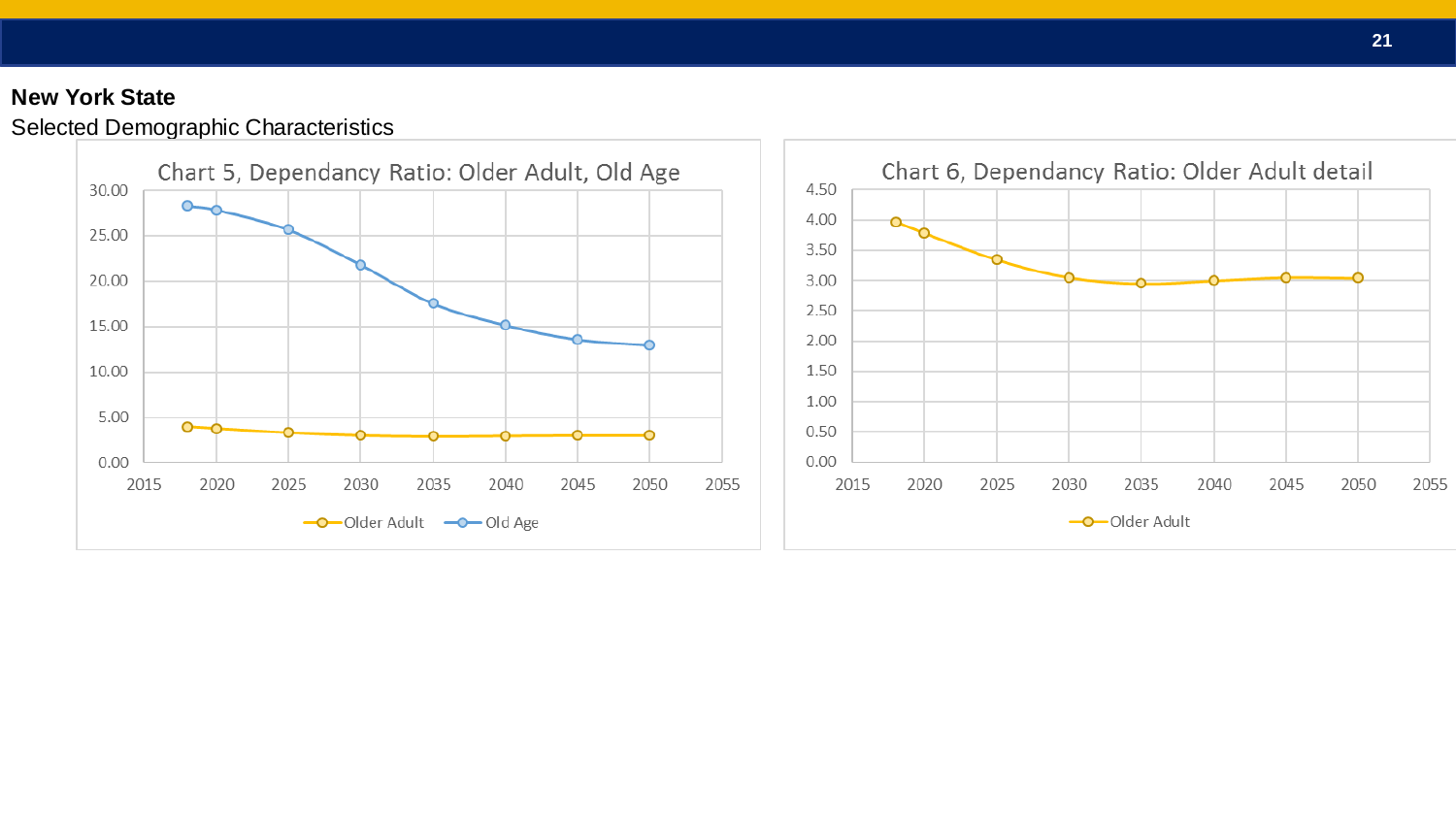Selected Poverty Characteristics

| Age Cohort                          |                    | Income Range |                      | Number    |                 | Percent within age cohort |                 | Percent under x.xx poverty |          |                 |
|-------------------------------------|--------------------|--------------|----------------------|-----------|-----------------|---------------------------|-----------------|----------------------------|----------|-----------------|
|                                     |                    | Low          | High                 | Estimate  | Margin of Error | Estimate                  | Margin of Error | Ratio                      | Estimate | Margin of Error |
| 45 to 54 years:                     |                    |              |                      | 2,685,667 | 3,999           | 100.00%                   | 0.21%           |                            |          |                 |
| atio<br>$\propto$<br>overty         | <b>Under 1.00</b>  | - - -        | \$12,139             | 297,767   | 9,585           | 11.09%                    | 0.36%           |                            |          |                 |
|                                     | 1.00 to 1.49       | \$12,140     | \$18,209             | 168,098   | 7,760           | $6.26\%$                  | 0.29%           |                            |          |                 |
|                                     | 1.50 to 1.99       | \$18,210     | \$24,279             | 171,709   | 8,631           | 6.39%                     | 0.32%           | 2.00                       | 23.74%   | 0.56%           |
|                                     | 2.00 to 2.99       | \$24,280     | \$36,419             | 342,443   | 10,972          | 12.75%                    | 0.41%           | 3.00                       | 36.49%   | 0.69%           |
|                                     | 3.00 to 3.99       | \$36,420     | \$48,559             | 329,317   | 8,885           | 12.26%                    | 0.33%           |                            |          |                 |
| ௳                                   | 4.00 to 4.99       | \$48,560     | \$60,699             | 306,937   | 8,268           | 11.43%                    | 0.31%           |                            |          |                 |
|                                     | 5.00 and over      | \$60,700     | $\sim$ $\sim$ $\sim$ | 1,069,396 | 13,288          | 39.82%                    | 0.50%           |                            |          |                 |
|                                     | 55 to 64 years:    |              |                      | 2,545,821 | 3,297           | 100.00%                   | 0.18%           |                            |          |                 |
|                                     | <b>Under 1.00</b>  | - - -        | \$12,139             | 298,224   | 10,044          | 11.71%                    | 0.39%           |                            |          |                 |
| atio                                | 1.00 to 1.49       | \$12,140     | \$18,209             | 156,664   | 7,051           | 6.15%                     | 0.28%           |                            |          |                 |
| $\alpha$                            | 1.50 to 1.99       | \$18,210     | \$24,279             | 151,967   | 6,594           | $5.97\%$                  | 0.26%           | 2.00                       | 23.84%   | 0.55%           |
|                                     | 2.00 to 2.99       | \$24,280     | \$36,419             | 304,227   | 9,323           | 11.95%                    | 0.37%           | 3.00                       | 35.79%   | $0.66\%$        |
| overty                              | 3.00 to 3.99       | \$36,420     | \$48,559             | 294,740   | 8,849           | 11.58%                    | 0.35%           |                            |          |                 |
| ௳                                   | 4.00 to 4.99       | \$48,560     | \$60,699             | 278,912   | 7,471           | 10.96%                    | 0.29%           |                            |          |                 |
|                                     | 5.00 and over      | \$60,700     | $  -$                | 1,061,087 | 13,873          | 41.68%                    | 0.55%           |                            |          |                 |
|                                     | 65 years and over: |              |                      | 2,935,549 | 4,492           | 100.00%                   | 0.22%           |                            |          |                 |
|                                     | <b>Under 1.00</b>  | - - -        | \$12,139             | 334,989   | 9,652           | $11.41\%$                 | 0.33%           |                            |          |                 |
| atio<br>œ<br>overty<br>$\mathbf{a}$ | 1.00 to 1.49       | \$12,140     | \$18,209             | 277,325   | 7,705           | 9.45%                     | 0.26%           |                            |          |                 |
|                                     | 1.50 to 1.99       | \$18,210     | \$24,279             | 260,802   | 8,794           | $8.88\%$                  | 0.30%           | 2.00                       | 29.74%   | 0.52%           |
|                                     | 2.00 to 2.99       | \$24,280     | \$36,419             | 465,530   | 10,615          | 15.86%                    | 0.36%           | 3.00                       | 45.60%   | 0.63%           |
|                                     | 3.00 to 3.99       | \$36,420     | \$48,559             | 368,387   | 9,134           | 12.55%                    | 0.31%           |                            |          |                 |
|                                     | 4.00 to 4.99       | \$48,560     | \$60,699             | 281,802   | 8,670           | $9.60\%$                  | 0.30%           |                            |          |                 |
|                                     | 5.00 and over      | \$60,700     | $  -$                | 946,714   | 13,007          | 32.25%                    | 0.45%           |                            |          |                 |

HEAP Income Threshold:

Annual Income Poverty Ratio  $\overline{$27,816}$  2.29

#### **Sources:**

Poverty population data: U.S. Census Bureau, American Community Survey 2016 One Year Estimates, Table B17024

Poverty Guidelines: U.S. Department of Health and Human Services, U.S. Federal Poverty Guidelines (online: https://aspe.hhs.gov/poverty-guidelines)

HEAP Income Thresholds: NYS Office of Temporary and Disability Assistance, Home Energy Assistance Program (online: http://otda.ny.gov/programs/heap/)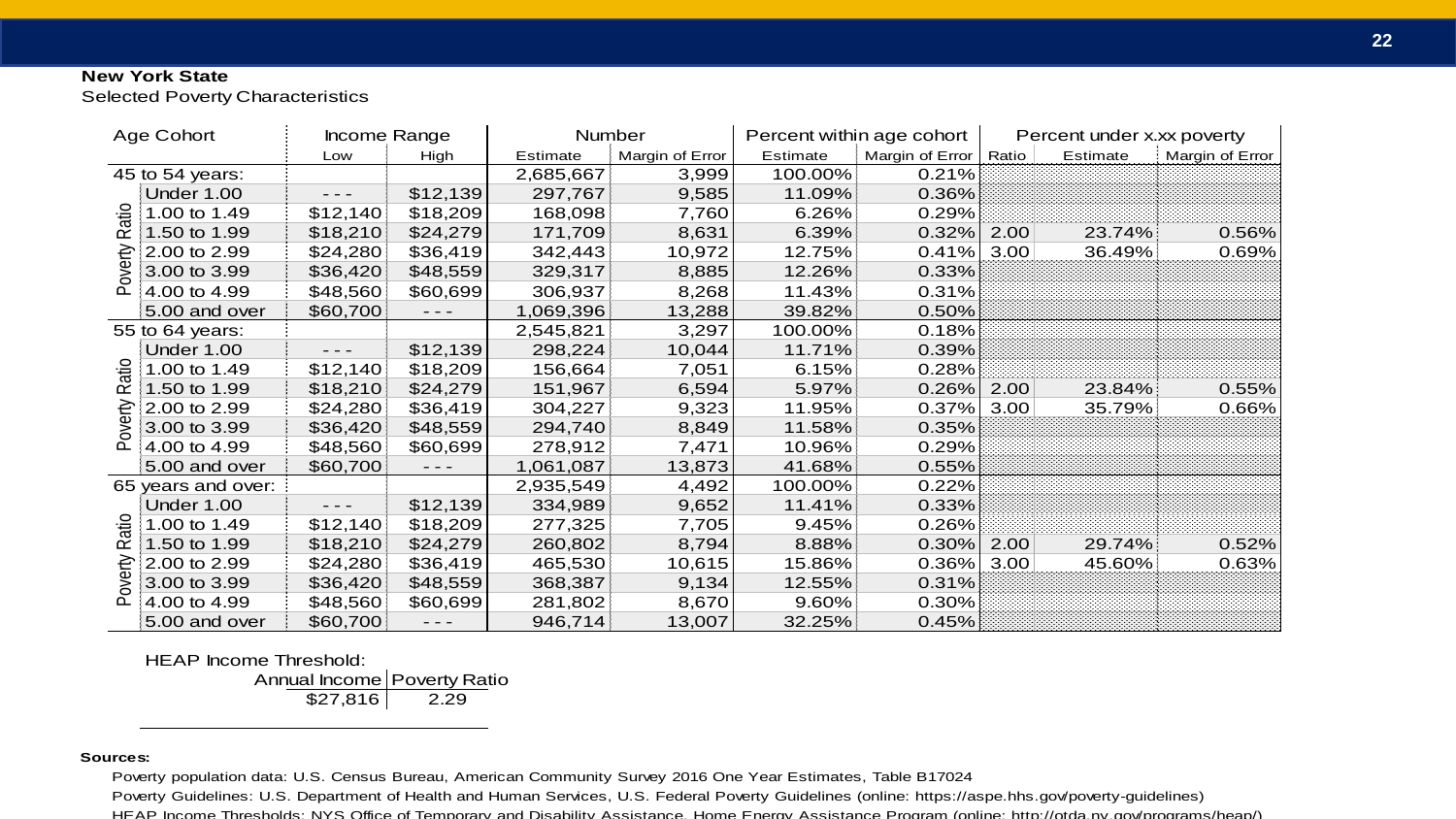### **Age Friendly and Healthy Communities Demonstrate Smart Growth Principles**

### **Smart Growth Principles**

- Walkable, Bikable, Transit-Friendly Communities ("Complete Streets")
- Transit-Oriented Development
- Public Gathering Spaces
- Social and Recreational Opportunities
- Accessibility and Proximity from Compact, Mixed-Use Development—Access to Daily Amenities
- Variety of Housing Types, Sizes and Prices
- Active Living by Design

### **NYS Policy and Program Opportunities**

- Regional Economic Development Councils
- Downtown Revitalization Initiative
- Smart Growth Environmental Protection Fund Planning Grants/Livable NY
- Local Waterfront Revitalization Program/Brownfield Opportunity Area Planning & Implementation Grants
- Health Impact Assessments
- Model Aging-in-Place Local Law
- Inter-Agency Transit Oriented Development Working Group
- Regional Sustainability Plans/Clean Energy Communities